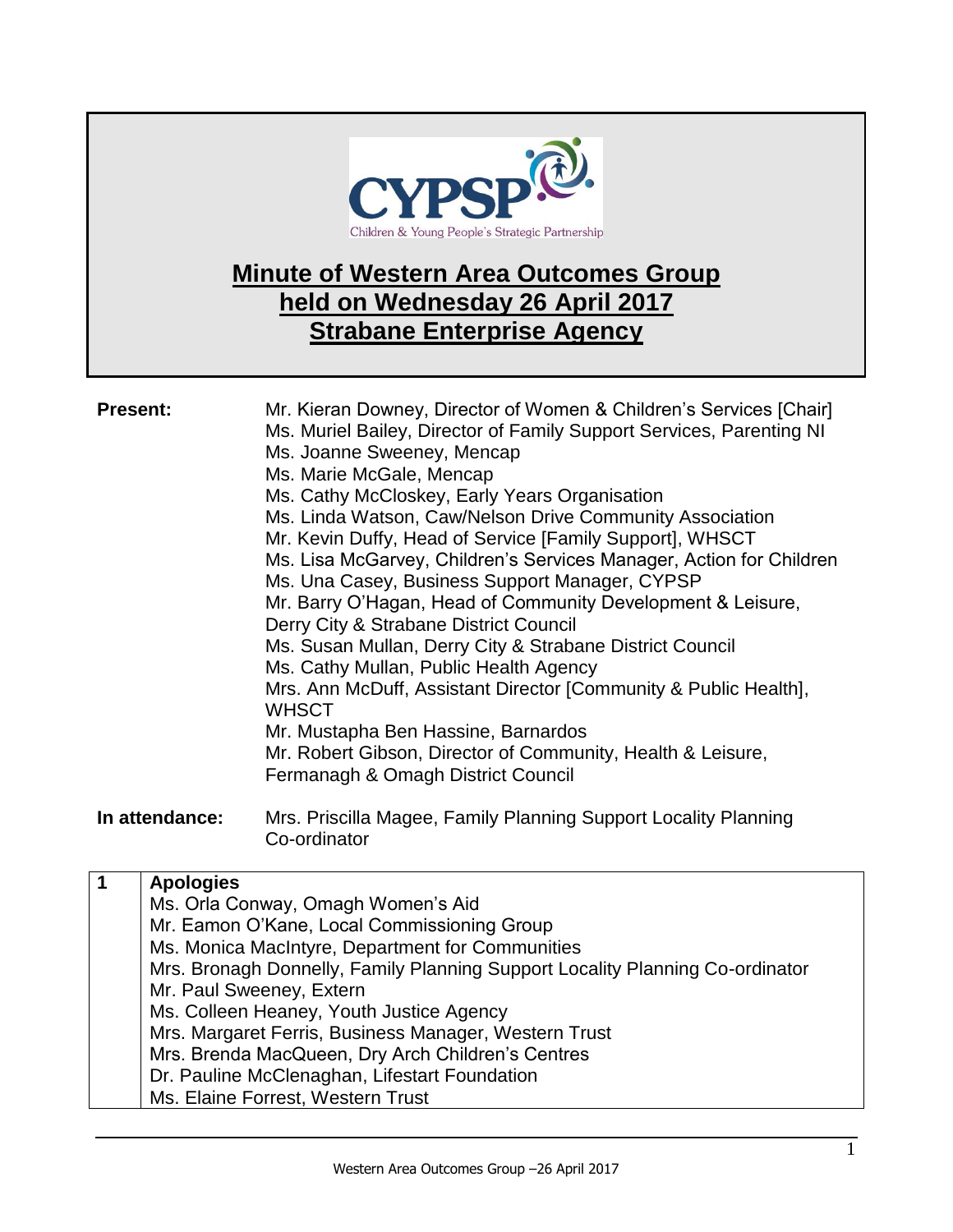| $\overline{2}$ | <b>Chairman's Remarks</b>                                                                                                                                                                                                                                                                                                                                                                                                                                                                                                                                                                                                                                                                                                                                                                                                                                                                                                  |
|----------------|----------------------------------------------------------------------------------------------------------------------------------------------------------------------------------------------------------------------------------------------------------------------------------------------------------------------------------------------------------------------------------------------------------------------------------------------------------------------------------------------------------------------------------------------------------------------------------------------------------------------------------------------------------------------------------------------------------------------------------------------------------------------------------------------------------------------------------------------------------------------------------------------------------------------------|
|                | Mr. Downey noted that there a prescribed formula for attendance as laid out by the<br>CYPSP from representation from the statutory, community and voluntary sectors but<br>that there was some fluidity around this also. He suggested that he and Ms. Casey<br>should have a meeting to review membership of the group.<br>Action: Mr. Downey and Ms. Casey to meet to review membership.                                                                                                                                                                                                                                                                                                                                                                                                                                                                                                                                 |
|                | <b>New Membership</b><br>Mr. Downey welcomed Mr. Robert Gibson from Fermanagh and Omagh District<br>Council to the group and also explained that Ms. Joanne Sweeney would be the new<br>representative from Mencap replacing Ms. McGale. Mr. Downey thanked<br>Ms. McGale for her commitment and attendance of the group. Mr. Downey also<br>welcomed Ms. Susan Mullan from Derry City and Strabane District Council to the<br>meeting.                                                                                                                                                                                                                                                                                                                                                                                                                                                                                    |
| 3              | Notes of Previous Meeting held on 22 February 2017<br>Minutes of the previous meeting held on 22 February 2017 were agreed as an<br>accurate record of the discussion.                                                                                                                                                                                                                                                                                                                                                                                                                                                                                                                                                                                                                                                                                                                                                     |
| 4              | <b>Matters Arising</b>                                                                                                                                                                                                                                                                                                                                                                                                                                                                                                                                                                                                                                                                                                                                                                                                                                                                                                     |
|                | Feedback from Launch of Western Area Outcomes Group Action Plan 2017-20<br>A paper of the feedback from the 5 launch events was shared. The feedback was all<br>very positive with good attendance of about 40-50 people at each of the events.<br>There were great discussions on how organisations can put their shoulder to the<br>wheel in implementing the action plan in their work and how everyone can commit<br>collectively to turn the curve for the children and young people in the Western area.<br>Mr. Downey thanked Ms. Donnelly and Ms. Magee for organizing the events.<br>Mr. Downey also thanked the Outcomes Group members for attending and<br>contributing to the events. Mr. Downey suggested that the group examine the<br>feedback in more detail at the next meeting. Ms. Magee noted that the engagement<br>events have renewed and reinvigorated membership in the Locality Planning Groups. |
|                | Western Area Outcomes Group Action Plan 2017-2020 and Community<br><b>Planning</b><br>Mr. Gibson highlighted that Fermanagh and Omagh District Council are incorporating<br>the CYPSP WAOG Action Plan in to their Community Plan. He explained that it<br>made good sense to work with existing partnerships rather than start something new.<br>Mr. O'Hagan highlighted that Derry City and Strabane District Council have also used<br>the WAOG Action Plan priorities as theirs for children and young people.<br>Mr. Downey pointed out that this was very innovative and also brave of Councils to<br>do this.                                                                                                                                                                                                                                                                                                       |
|                | Mr. Downey highlighted to the group that Ms. C Mullan and himself would be<br>co-chairing the Children and Young People's Thematic Group on Fermanagh and<br>Omagh Community Planning. Mr. Gibson said that this would be good to influence                                                                                                                                                                                                                                                                                                                                                                                                                                                                                                                                                                                                                                                                                |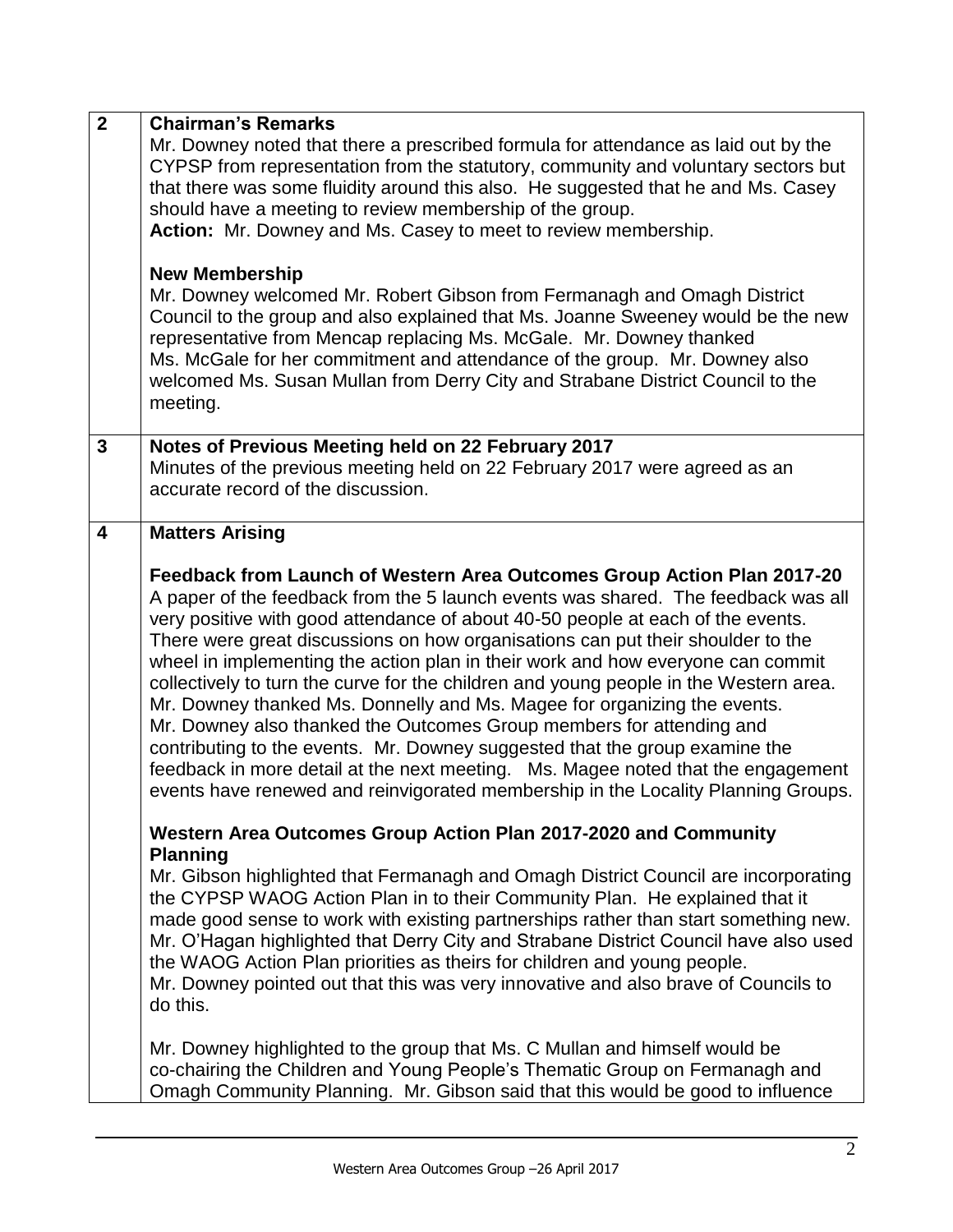the Council's plan. Mr. Downey highlighted that it was good to build on these good connections and recognised that Locality Planning had an important role to play in this too.

## **Feedback from Youth Engagement of Western Area Outcomes Group Action Plan 2017-2020**

This was deferred to the next meeting as Ms. Donnelly was not at the meeting today. Mr. Downey highlighted that Ms. Donnelly and Ms. Magee where now funded by the WAOG to do youth participation. Ms. Donnelly had been working with the Education Authority around children and young people suspended or expelled from school or who are on reduced timetables. Mr. Downey noted that there had been a recent dip in attendance from the Education Authority, and said he would raise the need for a representative to attend the group with Ms. Mangan, Director of Children and Young People, Education Authority.

Ms. Magee explained that she had carried out a short audit of youth forums in Fermanagh and Omagh and is working to build trust with these as some of them are closed groups about a specific cohort of young people such as the LGBT Forum. Mr. Downey highlighted that since one of the obsessions on the action plan was involving the voice of young people it would be good that if any members had young people that they would like to have engaged in the process to contact Ms. Donnelly or Ms. Magee.

## **Neglect Conference**

There had been a two day conference on neglect of children. It was noted that neglect is the second highest category on the Child Protection Register. Ms. Mullan noted how good the keynote speaker, Hope Daniels, was. She also highlighted that sometimes a child being taken into care is the best option for the child. It was agreed that agencies and services need to work better together to address this and also that neglect and poverty often go hand-in-hand and that there was a need to be aware of this issue.

## **5 Update Reports from Locality Planning Groups**

Ms. Magee circulated an update from the Fermanagh and Omagh Locality Planning Groups. She explained that she had recently attended an event called a "Hubathon" orgnaised by the Department for Communities. There was a presentation from Mr. Austin Tanney about antidepressant prescriptions and how he was comparing it with data on deprivation. There was also a presentation on social prescribing. Ms. Magee also talked about a recent event carried out by LAST SureStart with traveller women using the medium of current soap operas to highlight issues such as domestic violence. Ms. Magee is also hoping to have events to promote Infant Mental Health (IMH) week on the week commencing 12<sup>th</sup> June 2017. Mrs. McDuff highlighted that there was also work taking place throughout the Trust on Infant Mental Health week with the website having a message per day, such as breastfeeding, the five key messages, Solihull and so on. Mrs. McDuff also highlighted that the seminar carried out last year in NW college was very successful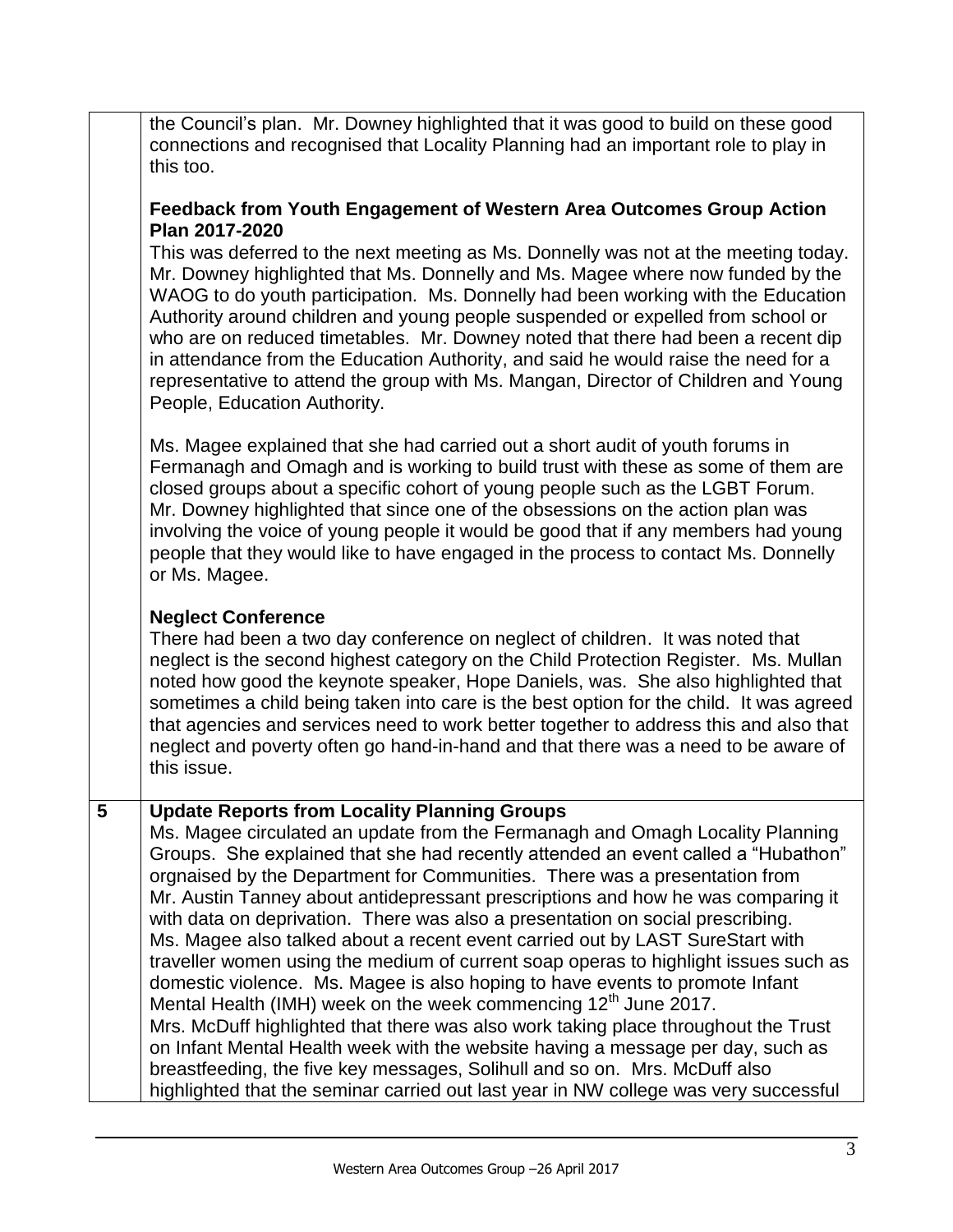|                | and would be replicated this year with SW college too. Mr. Downey invited any other<br>members who are doing anything on IMH week to send it through to his office.                                                                                                                                                                                                                                                                                                                                                                                                                                                                                                                                                                                                                                                                                                                                                            |
|----------------|--------------------------------------------------------------------------------------------------------------------------------------------------------------------------------------------------------------------------------------------------------------------------------------------------------------------------------------------------------------------------------------------------------------------------------------------------------------------------------------------------------------------------------------------------------------------------------------------------------------------------------------------------------------------------------------------------------------------------------------------------------------------------------------------------------------------------------------------------------------------------------------------------------------------------------|
| 6              | <b>Early Intervention Updates</b><br>The Emotional Health and Well-Being Compass paper is almost completed. The<br>Western Area Outcomes Group had taken a regional lead on this issue so this paper<br>would be shared regionally as a model of good practice. Mr. Downey to take this to<br>the next Outcomes Group Chairs and Regional Subgroup Chairs meeting in May.<br>It was suggested that this could also be taken to Community Planning.                                                                                                                                                                                                                                                                                                                                                                                                                                                                             |
| $\overline{7}$ | <b>Western Drug and Alcohol Co-ordination Team (WDACT)</b><br>WDACT had been reformed and would be working on an Impact of Drugs and<br>Alcohol Directory which included a range of services. Ms. C Mullan explained that<br>WDACT is now well established new structure and would be working with Councils,<br>PCSP's, PSNI and community based drug and alcohol forums to identify the issues<br>at a grass root level. They would now be taking a side-by-side approach to planning<br>services to raise awareness and make connections into the services available.<br>Ms. C Mullan is also working on building better connections with WDACT and the<br>Outcomes Group.                                                                                                                                                                                                                                                   |
|                | A discussion took place about recent news reports about children as young as nine<br>being admitted to hospital due to alcohol. Members also raised the issue of young<br>teenagers drinking and taking drugs on buses going to discos. Mr. Duffy discussed<br>referral routes to drug and alcohol services and linking better between these services<br>so that children and young people get the right services quickly. Ms. McGale also<br>highlighted that young people with learning difficulties often feel like that are overly<br>protected from alcohol, but that it was important to share information with them,<br>especially as they are can be very vulnerable and that there was a need for them to<br>learn to balance this vulnerability with having fun with their peers. The group agreed<br>that it would be useful for someone from the WDACT to do a presentation at a future<br>Outcomes Group meeting. |
| 8              | <b>Evaluation/Monitoring</b><br>Further to discussions at the February meeting it was agreed that it would be really<br>important to monitor and evaluate the services that would be tendered by the<br>Outcomes Group for the next three years to see if the work is "Turning the Curve."<br>Mr. Downey suggested that population information could be monitored every quarter<br>to measure the impact of the plan. Members felt it would be useful to have a<br>refresher on Outcomes Based Accountability.<br>Action: Ms. Casey to invite Ms. Valerie Maxwell to deliver training on OBA.<br>Ms. Magee highlighted that she had carried out some baseline work.                                                                                                                                                                                                                                                            |
|                | Action: Mr. Duffy, Ms. Casey, Ms. Donnelly and Ms. Magee to meet to work on<br>baseline information for the seven priorities in the plan.                                                                                                                                                                                                                                                                                                                                                                                                                                                                                                                                                                                                                                                                                                                                                                                      |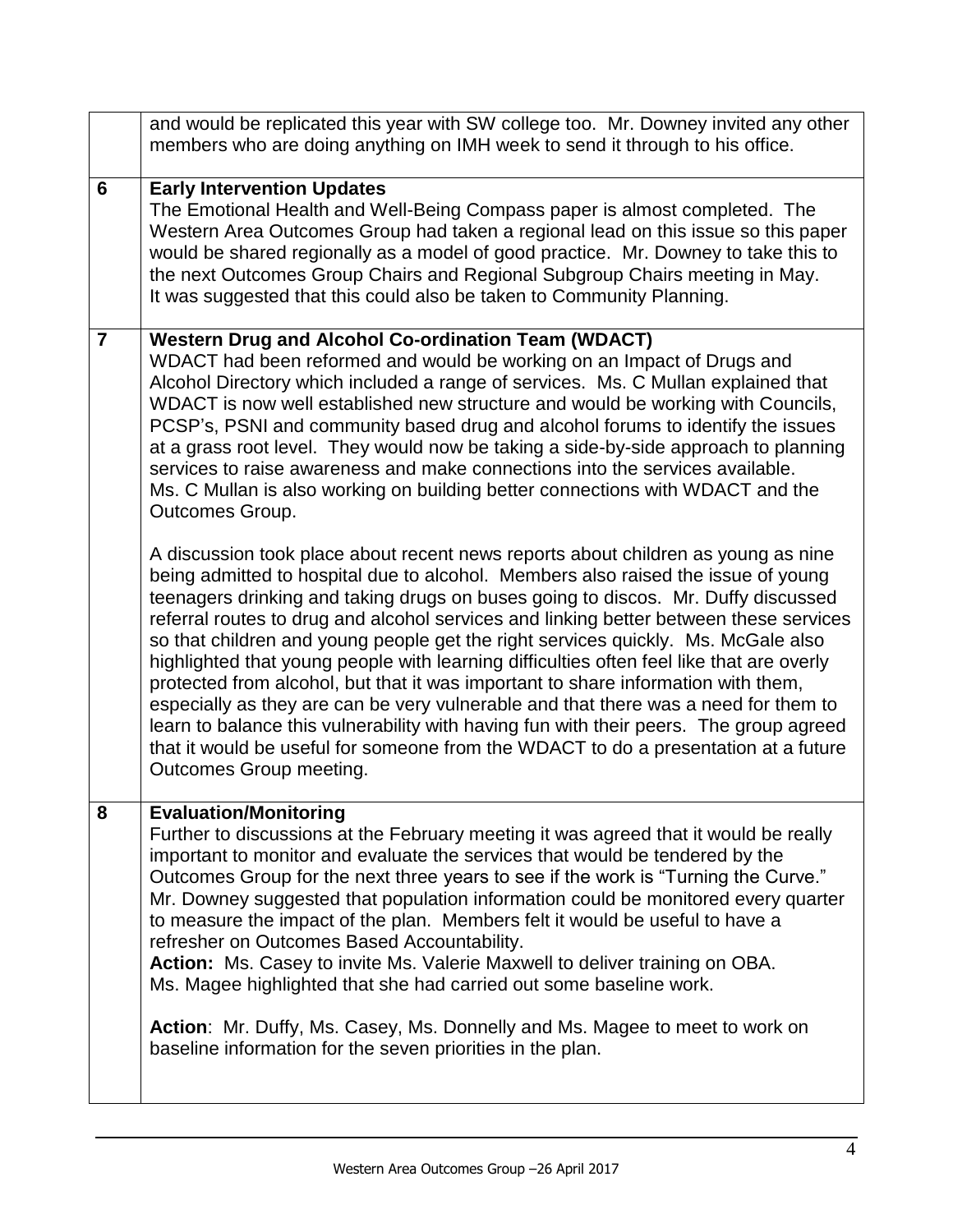| Mr. Duffy highlighted that the Outcomes Star licence had now been purchased and<br>would be used to monitor contracts commissioned by the Outcomes Group. There<br>were 36 places for the training for the Outcomes Star. Mr. Duffy explained that it was<br>hoped that Ms. Donnelly and Ms. Magee would be trained as trainers.<br>Mr. Downey explained that the roll out of Outcomes Star as an evaluation tool would<br>be good to have consistency of information and that it was very important for services<br>to be able to show outcomes and not just activity.<br>Mr. Downey also explained that some of the other Outcomes Groups were piloting<br>other evaluation tools and the learning from these would be shared regionally.<br><b>Community Planning Synergy with Western Area Outcomes Group Children's</b><br>9<br><b>Plan</b><br>This had been addressed in the Chairman's remarks.<br>Ms. C Mullan raised that the group also needed to consider Causeway Coast and<br>Glen Community Plan as Limavady was in this District Council area. |  |
|---------------------------------------------------------------------------------------------------------------------------------------------------------------------------------------------------------------------------------------------------------------------------------------------------------------------------------------------------------------------------------------------------------------------------------------------------------------------------------------------------------------------------------------------------------------------------------------------------------------------------------------------------------------------------------------------------------------------------------------------------------------------------------------------------------------------------------------------------------------------------------------------------------------------------------------------------------------------------------------------------------------------------------------------------------------|--|
|                                                                                                                                                                                                                                                                                                                                                                                                                                                                                                                                                                                                                                                                                                                                                                                                                                                                                                                                                                                                                                                               |  |
|                                                                                                                                                                                                                                                                                                                                                                                                                                                                                                                                                                                                                                                                                                                                                                                                                                                                                                                                                                                                                                                               |  |
|                                                                                                                                                                                                                                                                                                                                                                                                                                                                                                                                                                                                                                                                                                                                                                                                                                                                                                                                                                                                                                                               |  |
|                                                                                                                                                                                                                                                                                                                                                                                                                                                                                                                                                                                                                                                                                                                                                                                                                                                                                                                                                                                                                                                               |  |
|                                                                                                                                                                                                                                                                                                                                                                                                                                                                                                                                                                                                                                                                                                                                                                                                                                                                                                                                                                                                                                                               |  |
|                                                                                                                                                                                                                                                                                                                                                                                                                                                                                                                                                                                                                                                                                                                                                                                                                                                                                                                                                                                                                                                               |  |
|                                                                                                                                                                                                                                                                                                                                                                                                                                                                                                                                                                                                                                                                                                                                                                                                                                                                                                                                                                                                                                                               |  |
|                                                                                                                                                                                                                                                                                                                                                                                                                                                                                                                                                                                                                                                                                                                                                                                                                                                                                                                                                                                                                                                               |  |
|                                                                                                                                                                                                                                                                                                                                                                                                                                                                                                                                                                                                                                                                                                                                                                                                                                                                                                                                                                                                                                                               |  |
|                                                                                                                                                                                                                                                                                                                                                                                                                                                                                                                                                                                                                                                                                                                                                                                                                                                                                                                                                                                                                                                               |  |
|                                                                                                                                                                                                                                                                                                                                                                                                                                                                                                                                                                                                                                                                                                                                                                                                                                                                                                                                                                                                                                                               |  |
|                                                                                                                                                                                                                                                                                                                                                                                                                                                                                                                                                                                                                                                                                                                                                                                                                                                                                                                                                                                                                                                               |  |
|                                                                                                                                                                                                                                                                                                                                                                                                                                                                                                                                                                                                                                                                                                                                                                                                                                                                                                                                                                                                                                                               |  |
|                                                                                                                                                                                                                                                                                                                                                                                                                                                                                                                                                                                                                                                                                                                                                                                                                                                                                                                                                                                                                                                               |  |
| Fermanagh and Omagh Community Plan 2030<br>10                                                                                                                                                                                                                                                                                                                                                                                                                                                                                                                                                                                                                                                                                                                                                                                                                                                                                                                                                                                                                 |  |
| This plan was tabled for members' information. Ms. S Mullan highlighted that Derry<br>City and Strabane Council's Community Plan was almost completed.                                                                                                                                                                                                                                                                                                                                                                                                                                                                                                                                                                                                                                                                                                                                                                                                                                                                                                        |  |
|                                                                                                                                                                                                                                                                                                                                                                                                                                                                                                                                                                                                                                                                                                                                                                                                                                                                                                                                                                                                                                                               |  |
| 11<br><b>Holiday Hunger Programme</b>                                                                                                                                                                                                                                                                                                                                                                                                                                                                                                                                                                                                                                                                                                                                                                                                                                                                                                                                                                                                                         |  |
| Mr. Downey explained that research showed that many children and young people<br>who are in receipt of free school meals may go hungry during school holiday times.                                                                                                                                                                                                                                                                                                                                                                                                                                                                                                                                                                                                                                                                                                                                                                                                                                                                                           |  |
| Mr. Downey highlighted a report card from the Holiday Hunger Project delivered in                                                                                                                                                                                                                                                                                                                                                                                                                                                                                                                                                                                                                                                                                                                                                                                                                                                                                                                                                                             |  |
| the Southern area last summer. Ms. Watson explained that the Waterside Extended                                                                                                                                                                                                                                                                                                                                                                                                                                                                                                                                                                                                                                                                                                                                                                                                                                                                                                                                                                               |  |
|                                                                                                                                                                                                                                                                                                                                                                                                                                                                                                                                                                                                                                                                                                                                                                                                                                                                                                                                                                                                                                                               |  |
|                                                                                                                                                                                                                                                                                                                                                                                                                                                                                                                                                                                                                                                                                                                                                                                                                                                                                                                                                                                                                                                               |  |
|                                                                                                                                                                                                                                                                                                                                                                                                                                                                                                                                                                                                                                                                                                                                                                                                                                                                                                                                                                                                                                                               |  |
|                                                                                                                                                                                                                                                                                                                                                                                                                                                                                                                                                                                                                                                                                                                                                                                                                                                                                                                                                                                                                                                               |  |
| 12<br><b>Safeguarding</b>                                                                                                                                                                                                                                                                                                                                                                                                                                                                                                                                                                                                                                                                                                                                                                                                                                                                                                                                                                                                                                     |  |
|                                                                                                                                                                                                                                                                                                                                                                                                                                                                                                                                                                                                                                                                                                                                                                                                                                                                                                                                                                                                                                                               |  |
| Mr. Downey explained that the Trust Child Protection Forum had asked for E-Safety                                                                                                                                                                                                                                                                                                                                                                                                                                                                                                                                                                                                                                                                                                                                                                                                                                                                                                                                                                             |  |
|                                                                                                                                                                                                                                                                                                                                                                                                                                                                                                                                                                                                                                                                                                                                                                                                                                                                                                                                                                                                                                                               |  |
| to be included on the Outcomes Group agenda. Ms. Magee highlighted that there                                                                                                                                                                                                                                                                                                                                                                                                                                                                                                                                                                                                                                                                                                                                                                                                                                                                                                                                                                                 |  |
| would be E-Safety training taking place on 7 <sup>th</sup> May 2017. Mr. Gibson said he would                                                                                                                                                                                                                                                                                                                                                                                                                                                                                                                                                                                                                                                                                                                                                                                                                                                                                                                                                                 |  |
| raise this with the PCSP's to ensure a good uptake of the training. It was also noted                                                                                                                                                                                                                                                                                                                                                                                                                                                                                                                                                                                                                                                                                                                                                                                                                                                                                                                                                                         |  |
| that the Safeguarding Board NI would be providing Virtual Reality "Train the Trainers"<br>training which would be available across the region. Finally, an E-Safety conference                                                                                                                                                                                                                                                                                                                                                                                                                                                                                                                                                                                                                                                                                                                                                                                                                                                                                |  |
| was being planned for February 2018 and the Western Area Outcomes Group would<br>contribute to same.                                                                                                                                                                                                                                                                                                                                                                                                                                                                                                                                                                                                                                                                                                                                                                                                                                                                                                                                                          |  |
| Schools Summer Scheme had a small amount of funding to provide the children<br>attending with healthy snacks. A discussion took place about how summer scheme<br>funders, such as the Councils, could work in partnership with other organisations to<br>address holiday hunger through them and understand healthy eating.<br><b>E-Safety discussions at Trust Child Protection Forum</b>                                                                                                                                                                                                                                                                                                                                                                                                                                                                                                                                                                                                                                                                    |  |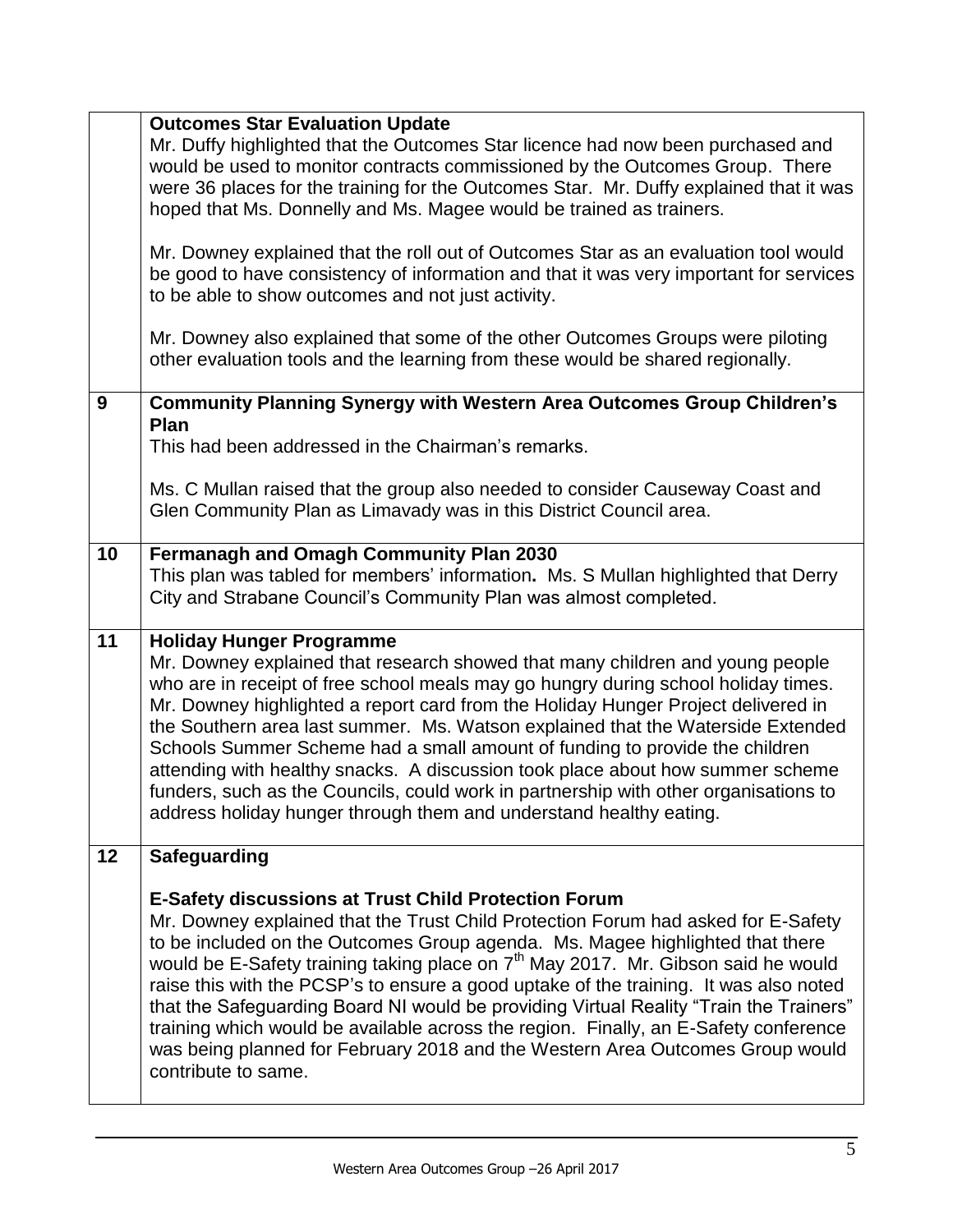| 13 | <b>CYPSP Think Family Sub Group/Hidden Harm</b><br>Item deferred.                                                                                                                                                                                                                                                                                                                                                                                                                                     |
|----|-------------------------------------------------------------------------------------------------------------------------------------------------------------------------------------------------------------------------------------------------------------------------------------------------------------------------------------------------------------------------------------------------------------------------------------------------------------------------------------------------------|
| 14 | <b>Any Other Business</b><br>Ms. Casey noted that the Adoption and Children's Bill was currently out for<br>consultation and that much of it was relevant to Outcomes Group members,<br>particularly Chapter 3.                                                                                                                                                                                                                                                                                       |
|    | <b>Parenting NI Workshops</b><br>Ms. Bailey, Parenting NI, highlighted that due to an increasing number of phone calls<br>to the helpline on managing behavior and physical punishment and safeguarding<br>issues, Parenting NI were running three workshops in the Western area called<br>"STOP." These workshops were for practitioners to re-energise the alternatives to<br>physical punishment. This project was funded by the Outcomes Group small grants<br>in year funding.                   |
|    | Action: Ms. Bailey to forward information on the STOP workshops to Ms. Forrest for<br>further circulation.                                                                                                                                                                                                                                                                                                                                                                                            |
|    | <b>Early Years Organisation</b><br>Ms. McCloskey advised of the the Early Years one day conference on 8 June 2017 in<br>the Slieve Donnard Hotel. This year's conference is to focus on fathers and men and<br>early years.                                                                                                                                                                                                                                                                           |
|    | <b>Mencap</b><br>Ms. Sweeney, reported that Mencap were currently holding programmes for parents<br>about early years and positive approaches to support their children's behavior,<br>routine, life skills, strategies and techniques, focusing on children with ASD and<br>global development delay. These will be piloted in Belfast and Omagh with a hope to<br>roll them out across the region.<br>Action: Ms. Sweeney to forward leaflet about the programme to Ms. Forrest for<br>circulation. |
|    | <b>Causeway Coast and Glens District Council</b><br>Ms. C Mullan noted that the Causeway Coast and Glen District Council's draft<br>community plan had nothing in it about children and young people. She is aware that<br>Ms. McQueen had responded to this and there is not a section on children and young<br>people included.                                                                                                                                                                     |
|    | <b>Derry City &amp; Strabane District Council</b><br>Ms. S Mullan reported that Derry City and Strabane District Council's Community<br>Plan would be published very soon and they are now working on local area plans.                                                                                                                                                                                                                                                                               |
|    | <b>Membership</b><br>Mr. Gibson, Fermanagh and Omagh District Council, thanked members for the<br>invitation to join the group and highlighted that he was looking forward to being<br>involved.                                                                                                                                                                                                                                                                                                      |